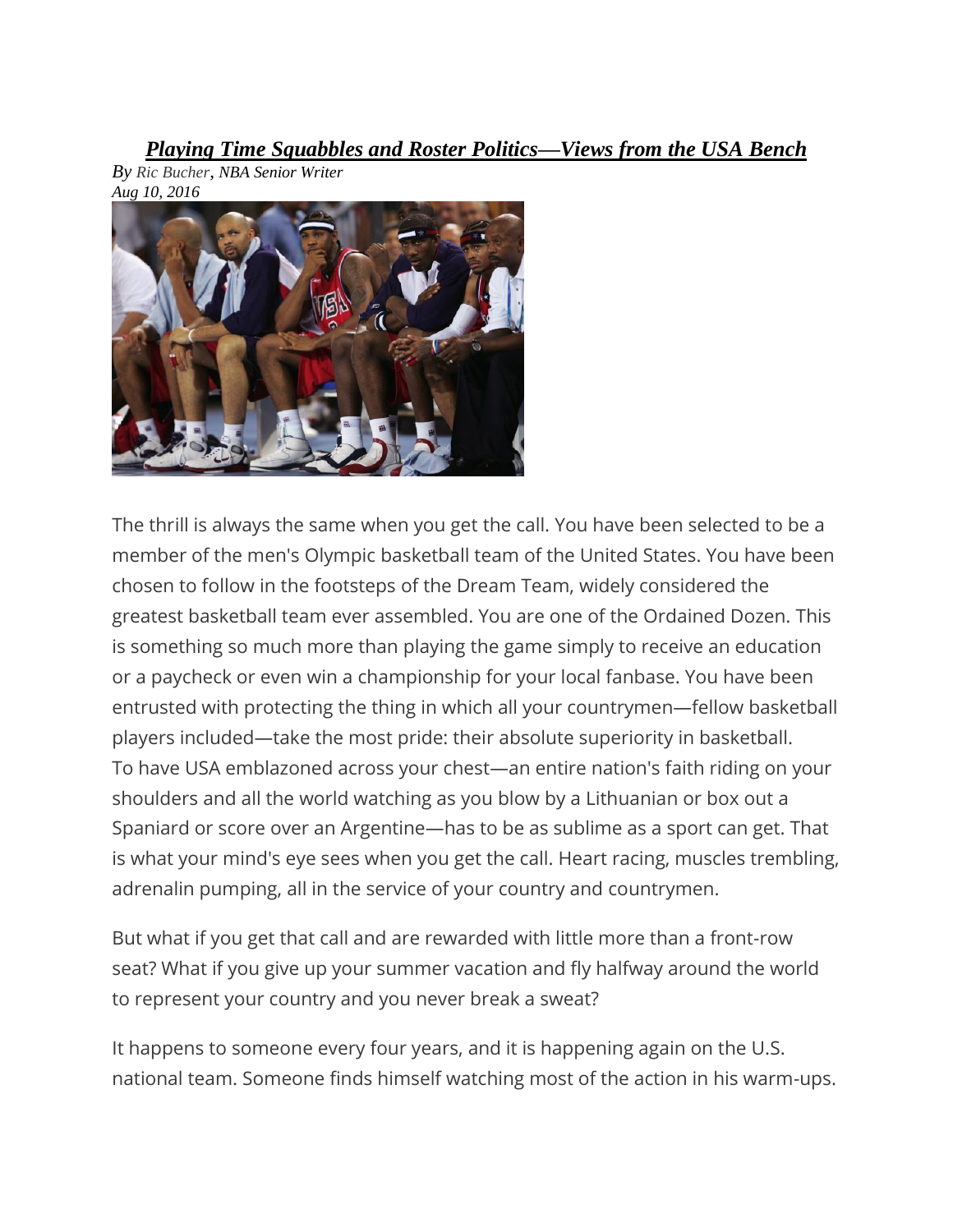Someone has to be the 12th man. This year, there are two candidates for the dubious honor—Harrison Barnes and Draymond Green. After a season in which both played critical roles for a Golden State team that won 73 games and came within a minute of its second straight NBA title, each has found himself playing fewer than 12 minutes per game in Rio.

For the first time in a long time, Barnes and Green, like the Team USA 12th men before them, are sitting and watching—and it just happens to be the most meaningful event they have ever been a part of.

It's like being invited to be part of the Beatles…and then finding out you're Ringo. "The game is going on, and you're not in at times you would normally be in," says Shareef Abdur-Rahim, who assumed the role of the 12th man for the 2000 Olympic team after a season in which he averaged 20.3 points and 10.1 rebounds while playing 39.3 minutes a night for the Vancouver Grizzlies.

"I was used to everything being centered around me," Abdur-Rahim said. "And, while I might not feel I was better than the guy playing in front of me, I knew I was better than the guy the other team had. That was a tough dichotomy. I don't know if I adjusted, but I sucked it up."



Months after leading the Grizzlies in scoring and rebounding in his fourth season in the NBA, Shareef Abdur-Rahim averaged fewer than 11 minutes per game in the 2000 Olympics.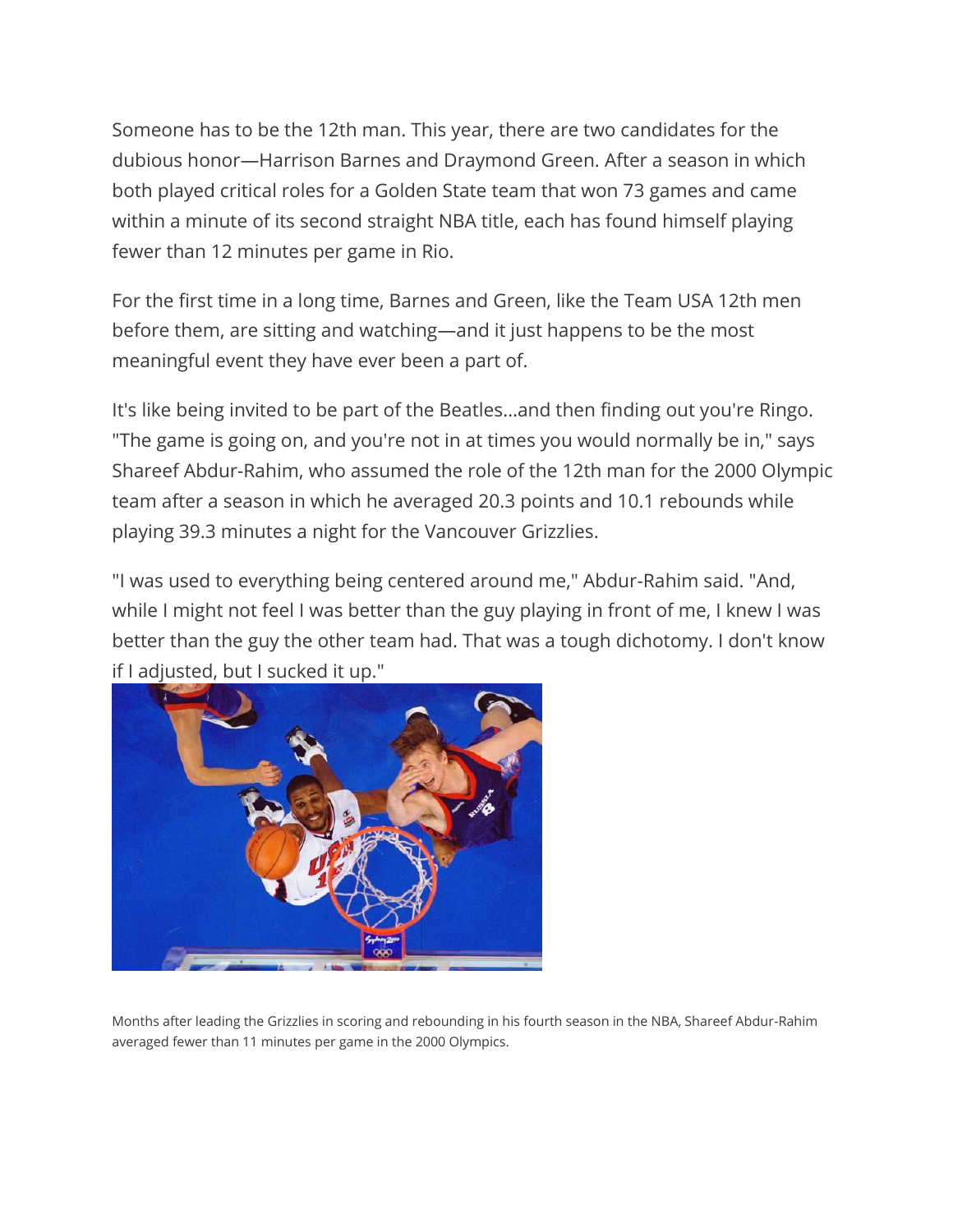As did Carlos Boozer, who played more on a bronze-medal-winning team in 2004 but only a team-low six minutes a game on the 2008 gold-medal-winning "Redeem Team."

"It was tough," says Boozer. "Every part of me wanted to be out there. It came to the point, sometimes you just have to accept it."

Sometimes that is far easier than other times.

Prior to 1992, when the U.S. squads were strictly made up of collegiate players, the egos weren't quite as expansive or the reputations quite as established. Even in '92, the 12th man was practically predetermined: Christian Laettner, who had just finished his career at Duke and been drafted third by the Minnesota Timberwolves, was the squad's only player with no NBA experience among a host of future Hall of Famers.

Laettner, who led Duke to two NCAA championships, not only understood his place on the team—end of the bench—he was perfectly comfortable with it. After all, some in the basketball world saw him as fortunate to be given the spot over the top two picks, LSU's Shaquille O'Neal and Georgetown's Alonzo Mourning.

"I tell people this all the time, and it may shock them," Laettner told director Zak Levitt in a 2012 Dream Team documentary. "But my most enjoyable year was my freshman year because they don't expect nothin' from ya, except carry the luggage, do the laundry and get our doughnuts. And that is easy. The harder thing is to be the leader."

After watching Charles Barkley drive baseline and dunk over Karl Malone attempting a two-handed block, Laettner added, "I felt like, man, I cannot believe I am a part of this practice!"

With Laettner having no expectations, Larry Bird struggling with back issues, John Stockton recovering from a broken leg, Magic Johnson playing his first competitive basketball since being diagnosed with HIV and the team still crushing every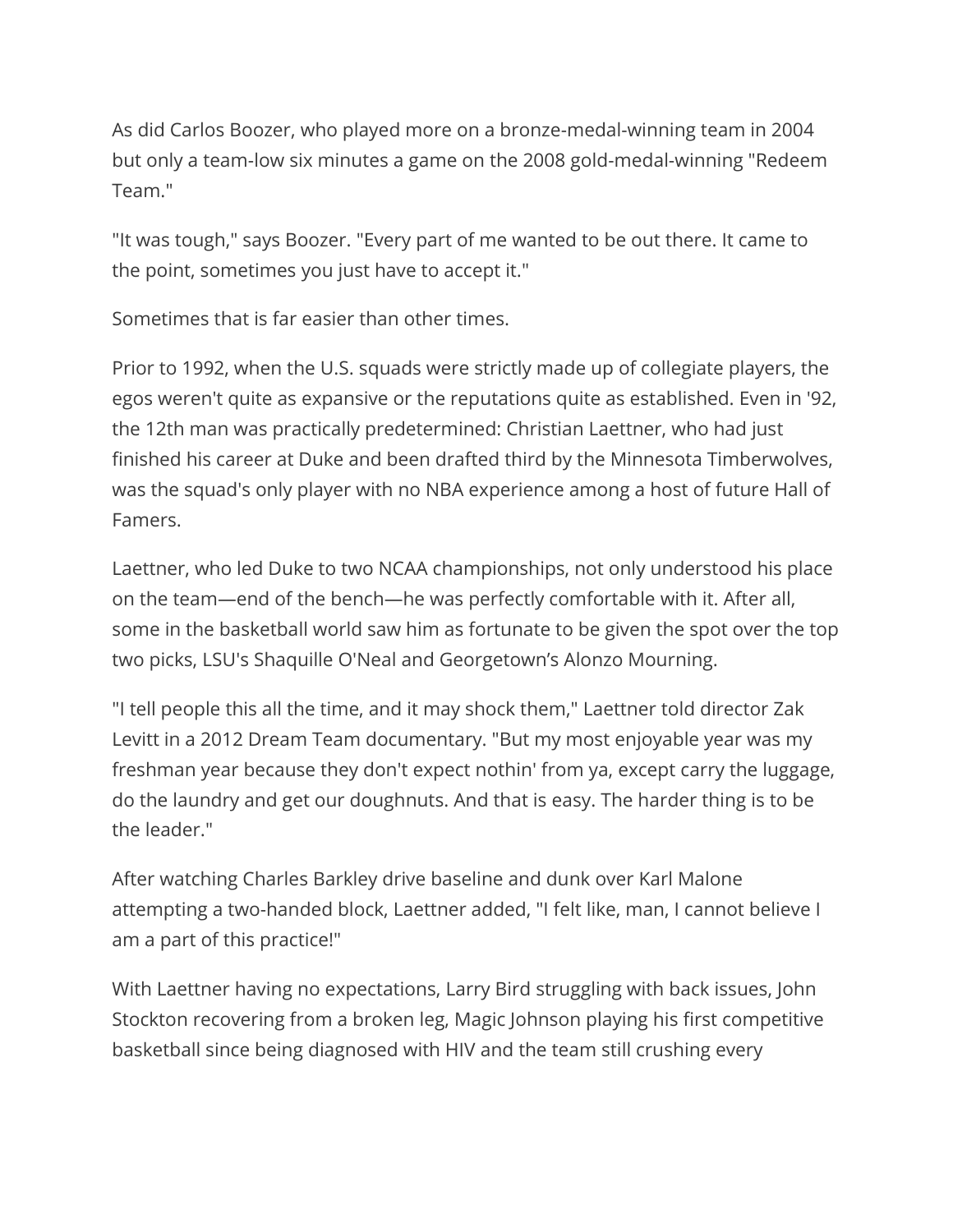opponent, head coach Chuck Daly's task of making sure everyone got playing time was infinitely easier.



Despite being the No. 3 pick in the draft and after winning a pair of national titles at Duke, Christian Laettner understood his role was to play off the bench for the original Dream Team in 1992.

Four years later, one of his assistants, Lenny Wilkens, became the head coach and faced a tougher challenge. He had to deal with a fully available roster, the lofty standard set by the '92 team and far less harmony.

"The first Dream Team was one of the greatest experiences of my life," says Barkley. "The second Dream Team was one of the worst experiences of my life. [In '92,] for a couple of months, we got along like it was the greatest thing. In '96, guys started complaining about playing time; guys were, like, 'Well, I should be starting,' and I was, like, 'Wait a minute. You all ain't even that good compared to the team I used to be on.' We had a couple guys—I'm not going to throw anyone under the bus—who skipped practice because they didn't start or weren't getting enough practice time. It was not a lot of fun hearing guys bitch all the time about who was starting."

The joy and novelty of simply being part of Dream Team I didn't carry over to Dream Team II. Even though there were a handful of returnees, there was a leadership void without Michael Jordan, Magic or Bird among them. Add a half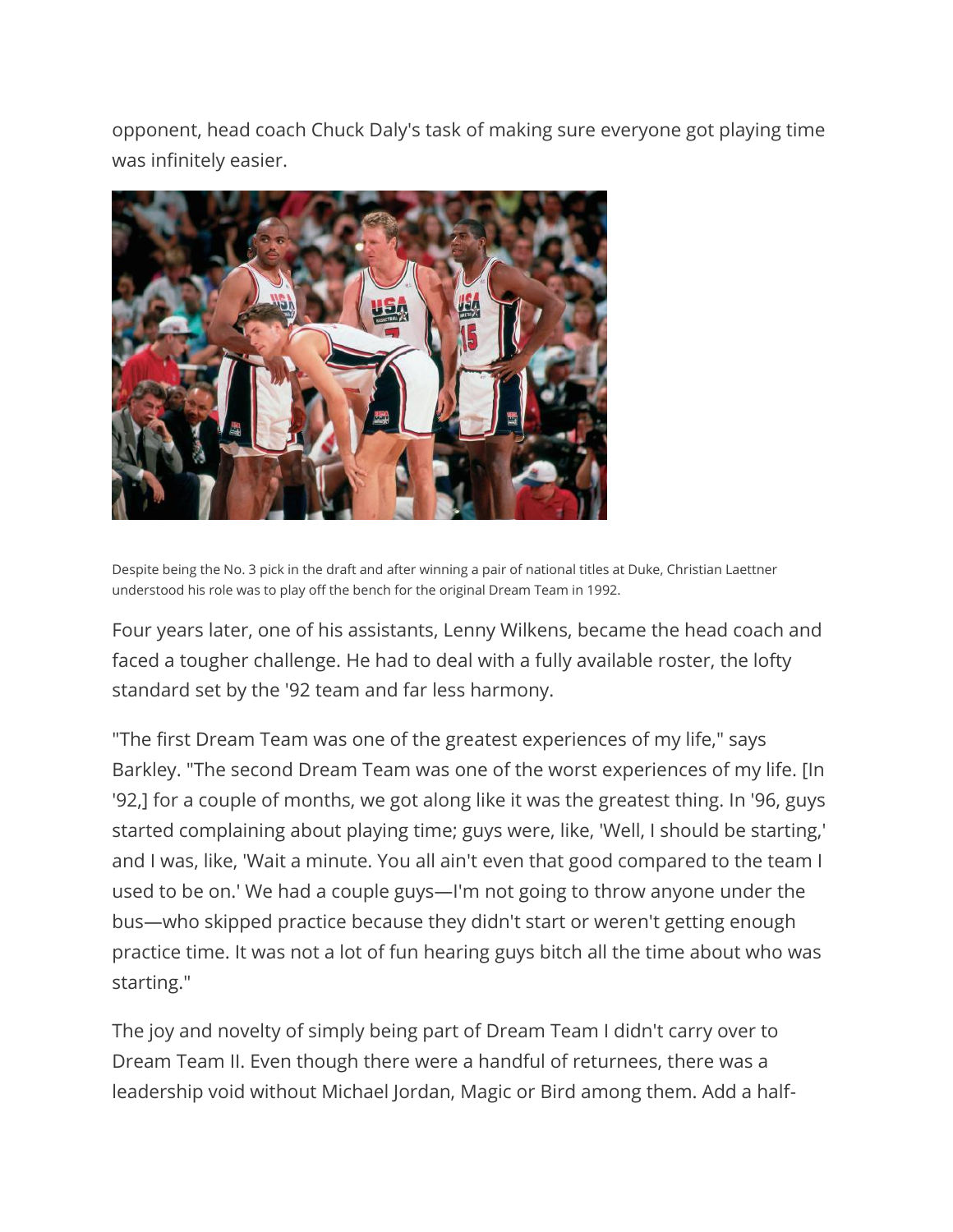dozen younger talents all itching to prove they were the next wave of greats—Shaq, Penny Hardaway, Grant Hill, Gary Payton—and the harmony wasn't the same.

Stockton wound up battling Hakeem Olajuwon for 12th-man honors, playing 96 minutes over eight games, while Olajuwon logged 88 over seven appearances.

"Those were the two guys who weren't bitching and complaining, that's why!" Barkley says. "I think my minutes went down, too. I told Lenny, 'Coach, I got my gold medal, man.' The older guys played less because the younger guys were complaining the whole time. Stockton really wanted to play more in '96 because he was banged up in '92. He ended up playing less because the young guys were complaining."

Rudy Tomjanovich, who succeeded Wilkens as head coach, took extra measures to avoid such unrest. He enlisted then-national team director Jim Tooley—now CEO and executive director—to sit on the bench during the 2000 Olympics in Sydney and keep track of minutes to make sure everyone played as equally as possible.



"If you started, you'd get a five-minute run in and get subbed out," Tooley says. "We were trying to keep players' minutes balanced. That's what we could get away with."

Tomjanovich also felt he had a roster whose strength was its depth and balance. With Kobe Bryant prioritizing his marriage that summer and reigning MVP and leading scorer Shaquille O'Neal saying he wanted to spend more time with his family, the team's biggest stars were Kevin Garnett, Gary Payton and Jason Kidd.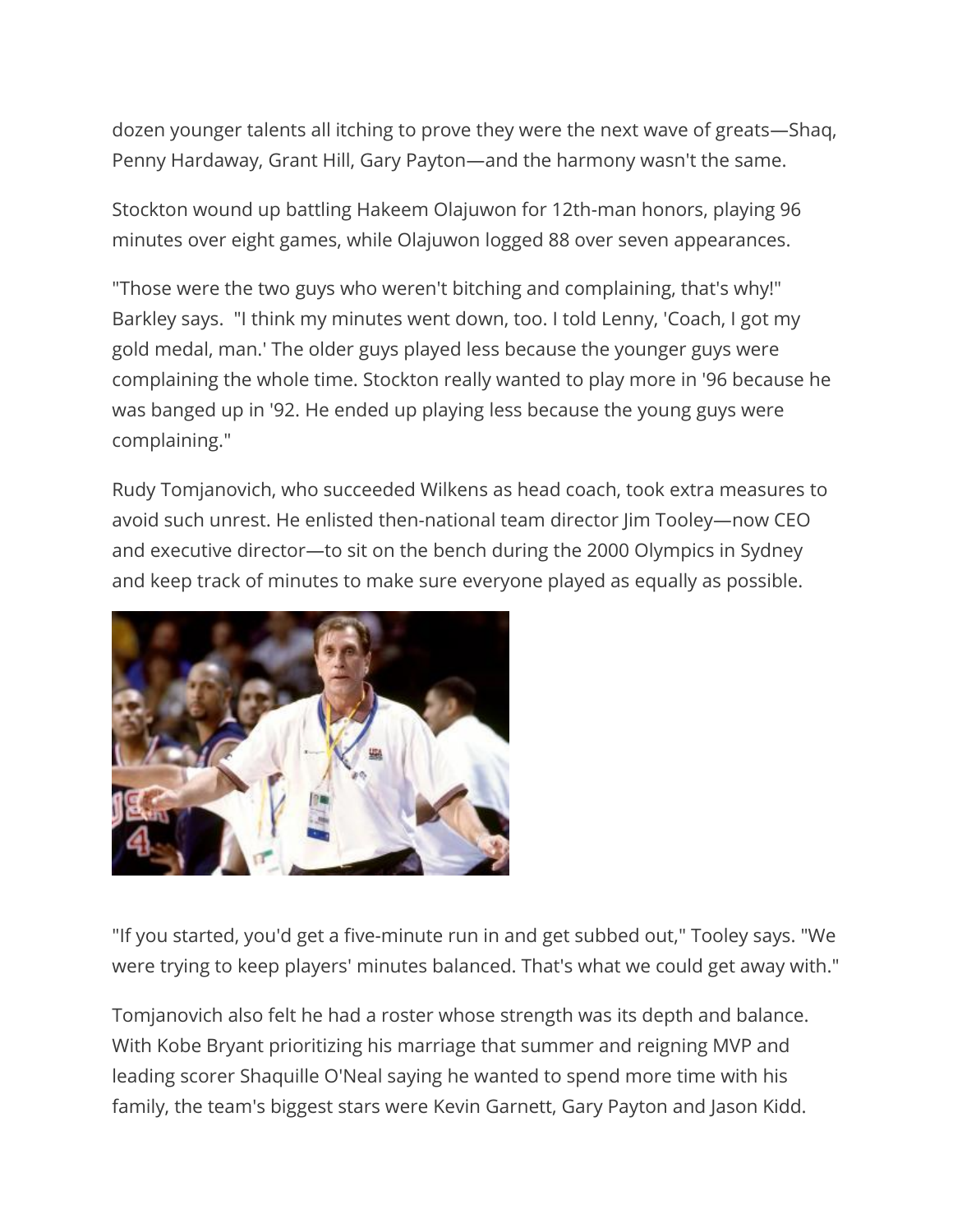"We just kept rotating guys in and out and changing the starting lineups," says Tomjanovich, now a scout for the Los Angeles Lakers after 13 seasons as a head coach, the first 12 with the Houston Rockets. "If guys did get it going, we'd leave them in a little longer, but that was about it. It was a difference of a couple of minutes."

Still, some players sacrificed.

Added in July when a lingering ankle injury forced Pistons forward Hill to rescind his invitation, Abdur-Rahim was the main cog for a Vancouver Grizzlies team that went 22-60—the most wins he'd enjoyed in his four NBA seasons—which left him looking forward to being part of a winning team. While he didn't assume his late addition meant he wouldn't play all that much, he didn't complain when he logged 81 minutes over eight games.

"Where I was in my career, the guys that were playing in front of me and playing more than me were far more accomplished," Abdur-Rahim says. "I hadn't won a lot to that point. I felt lucky to be in that situation. So whatever benefit I could get out of it I wanted to just enjoy that, enjoy representing my country and winning an international championship. I played in every game, so I felt a part of it."

Tim Hardaway, meanwhile, was one of the first nine players selected even though he was nearing the end of his career and battling knee issues every step of the way. He squeezed out one more full season as the starting point guard on a 50-win Miami Heat team before hopping from Dallas to Denver to Indiana to last two more, but he knew once Olympic practices began he wouldn't play much.

"You can tell when you start practicing which way the coach is going to go," Hardaway says. "You just have to accept it because it's a team doing something for its country. After the first couple of games, you knew when you were going to come in and how long you were playing and what you were out there for. When you see what your role is going to be, you accept it. When you play, you play."

Hardaway, who averaged 13.4 minutes in eight games, took solace in the chance to hang for a couple of months with players he wouldn't have otherwise. "Being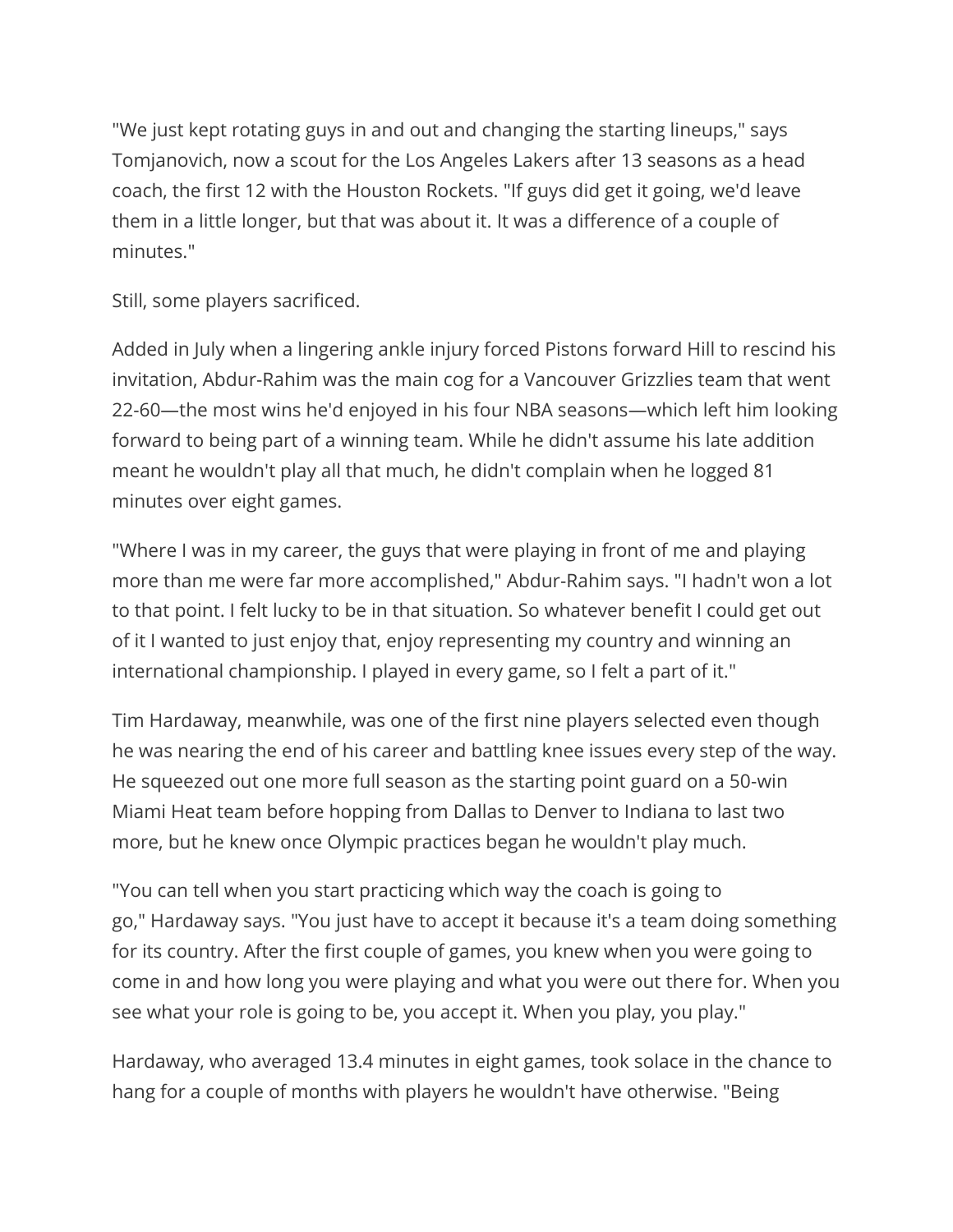around the fellas, telling their stories about how they grew up," he says. "You find out everybody basically grows up the same way, just in different places."



Eleven seasons into his NBA career, Tim Hardaway found minutes were hard to come by at the 2000 Olympics but found enjoyment in being around his NBA brethren in Sydney.

More than who comprised the roster, Tomjanovich had greater concerns with the way the team was selected by a then-11-man committee. There were no tryouts or training camp to determine who should be on the team; the group, consisting of seven NBA executives, two former national team players, an NCAA representative and a nonvoting chairman, decided who should be on it by assessing who was playing particularly well that NBA season. The general belief among NBA players and executives was that committee members put their personal favorites on or kept players they disliked off the roster.

"Too much politics involved," says current Team USA executive director Jerry Colangelo.

"It was an anointment," says Tooley. "That was the word we used here. And sometimes that anointment was done in advance; maybe it was made in December, with the Olympics in July or August. Well, while he's among the 12 best in December or January, he may not be come July because he had a bad second half of the season or he got hurt or whatnot. So we were kind of committed to that. Now the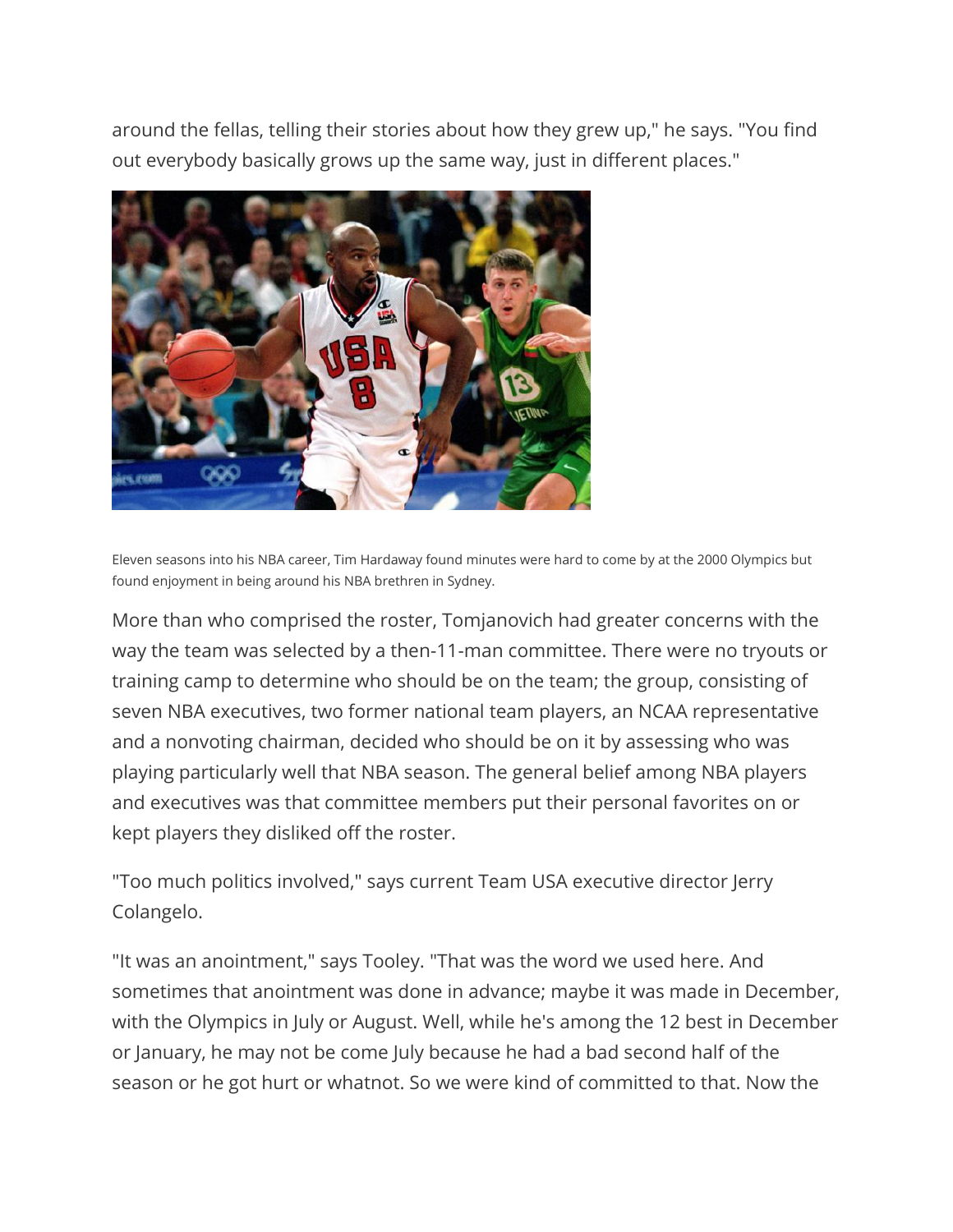way we do it, waiting as long as we can to get as much intelligence on a player's conditioning and health as we can, is much better."

Tomjanovich recalls being on a conference call with the committee in January 2000 to discuss how to fill the last three roster spots. "I'm not sure all the committee guys were on the phone," he says, "or that they weren't handling other business while we were on the call. I mean, they had other jobs, and this was in the middle of the day."

During the call, Tomjanovich pointed out that there wasn't a small forward among the first nine players and asked that the committee give one of the last three spots to the Toronto Raptors' Vince Carter. It voted instead to add Pistons small forward Hill, Heat center Mourning and Bucks shooting guard Ray Allen. Hill and Mourning were locks, and the committee apparently questioned if Carter, who was the leading All-Star vote-getter that year, would handle the 12th-man role as well as Allen would.

Tomjanovich eventually got his wish several months later, when power forward Tom Gugliotta needed reconstructive knee surgery and withdrew from the team. Carter replaced him in March.

Ultimately, Carter proved to be one of the team's most valuable players. Not only did he drop an iconic dunk by leaping over 7-foot French center and Knicks draft pick Frederic Weis, but he nailed a crunch-time three-pointer that helped Team USA get past Lithuania, 85-83, in a tough semifinal game."He ended up being one of the heroes on that team," Tomjanovich says.

Hardaway did not, but still walked away from the experience with a gold medal that became even more valuable when he ended his career without an NBA championship.

"I see it as better than winning an NBA championship," Hardaway says.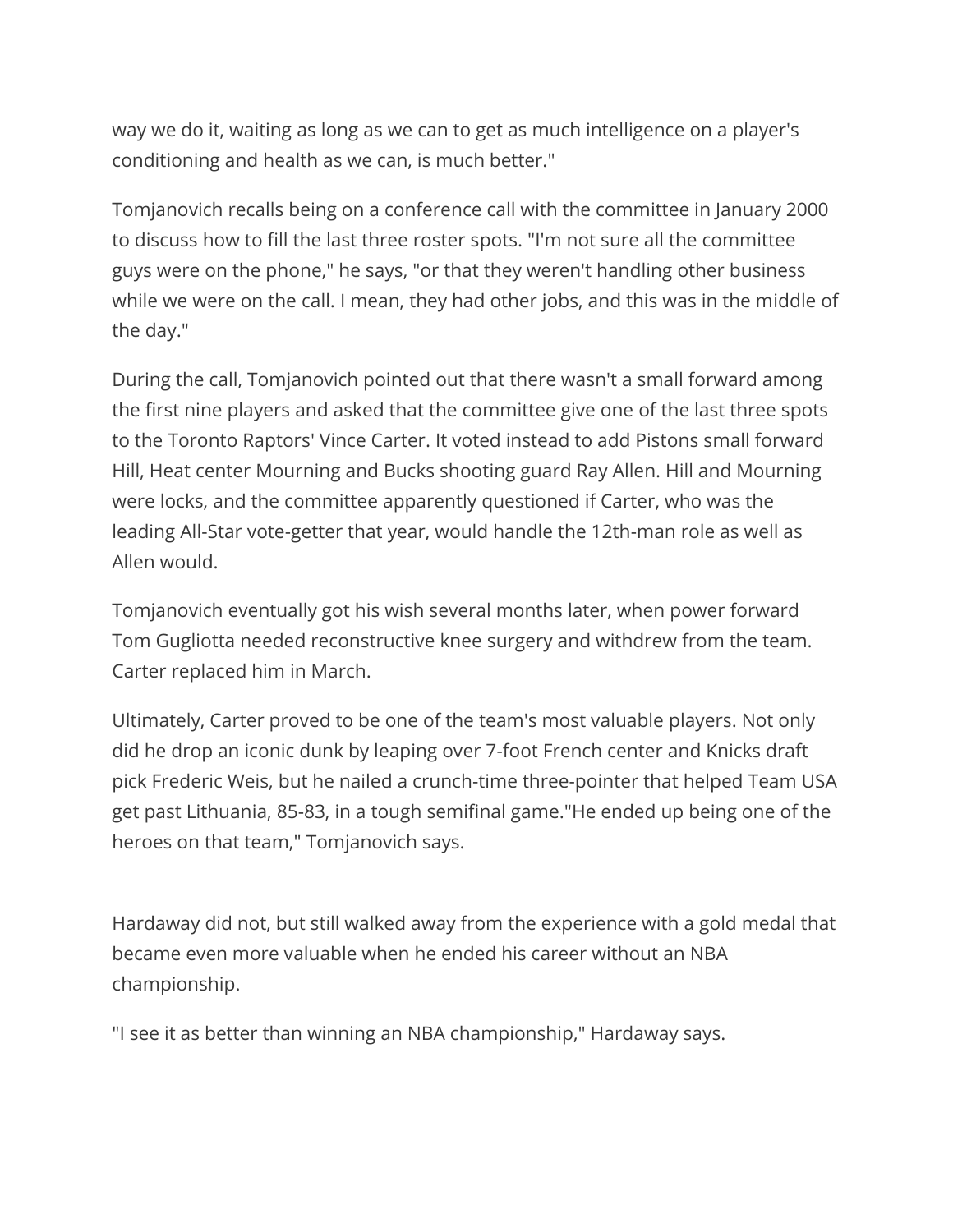Four years later, the committee had a much bigger challenge than finding NBA stars who would devote two offseasons to practice and travel and then mostly ride the pine for actual games. The 2002 FIBA World Championships were arguably the greatest embarrassment in U.S. men's basketball history. Despite serving as hosts with the tournament held in Indianapolis, the committee found itself struggling to find top-level NBA stars willing to play. The squad didn't even earn a medal, finishing sixth. Head coach George Karl openly clashed with his leading scorer, small forward Paul Pierce, resulting in Pierce being benched for the final game.

That collective face-rub to American basketball pride inspired a group of the league's best players to sign up for the 2003 FIBA Americas Championship in Puerto Rico and help Team USA qualify for the '04 Olympics in Athens, Greece. With Tim Duncan, Jermaine O'Neal and Allen Iverson leading the way, the squad rolled to a first-place finish.

Security concerns in the wake of the 9/11 attacks prompted much of the team to pass on going to Athens the following summer. Duncan and Iverson remained, but O'Neal, Carter, Allen, Kidd and Tracy McGrady were among those who said no. They didn't decline all at once, either—it was a gradual disintegration, as if each defection prompted another to think, "Well, if he's not going, I'm not going."

"As we lost a guy, we'd get the committee together and say, 'Hey, so-and-so is out, who do we think should be next?'" Tooley recalls. "We'd come up with a name, then call the player and his agent and say, 'Does he want in?' Maybe the next week, we'd lose another player or two; we had to reconvene. We filled holes. Maybe we should've had better foresight and said, 'This guy bailing out is not going to be the last guy; let's reconfirm everything and start anew.' When we wound up plugging holes, we didn't have a great team chemistry there."

The squad ultimately was composed of a mish-mash of styles and personalities. Duncan and Iverson were the lone established superstars. Stephon Marbury was the team's only true point guard.Emeka [Okafor,](http://bleacherreport.com/emeka-okafor) the newly minted second pick of the draft by the Charlotte Bobcats after a sensational season at UConn, bolstered the front line along with second-year pros Boozer and Amar'e Stoudemire. And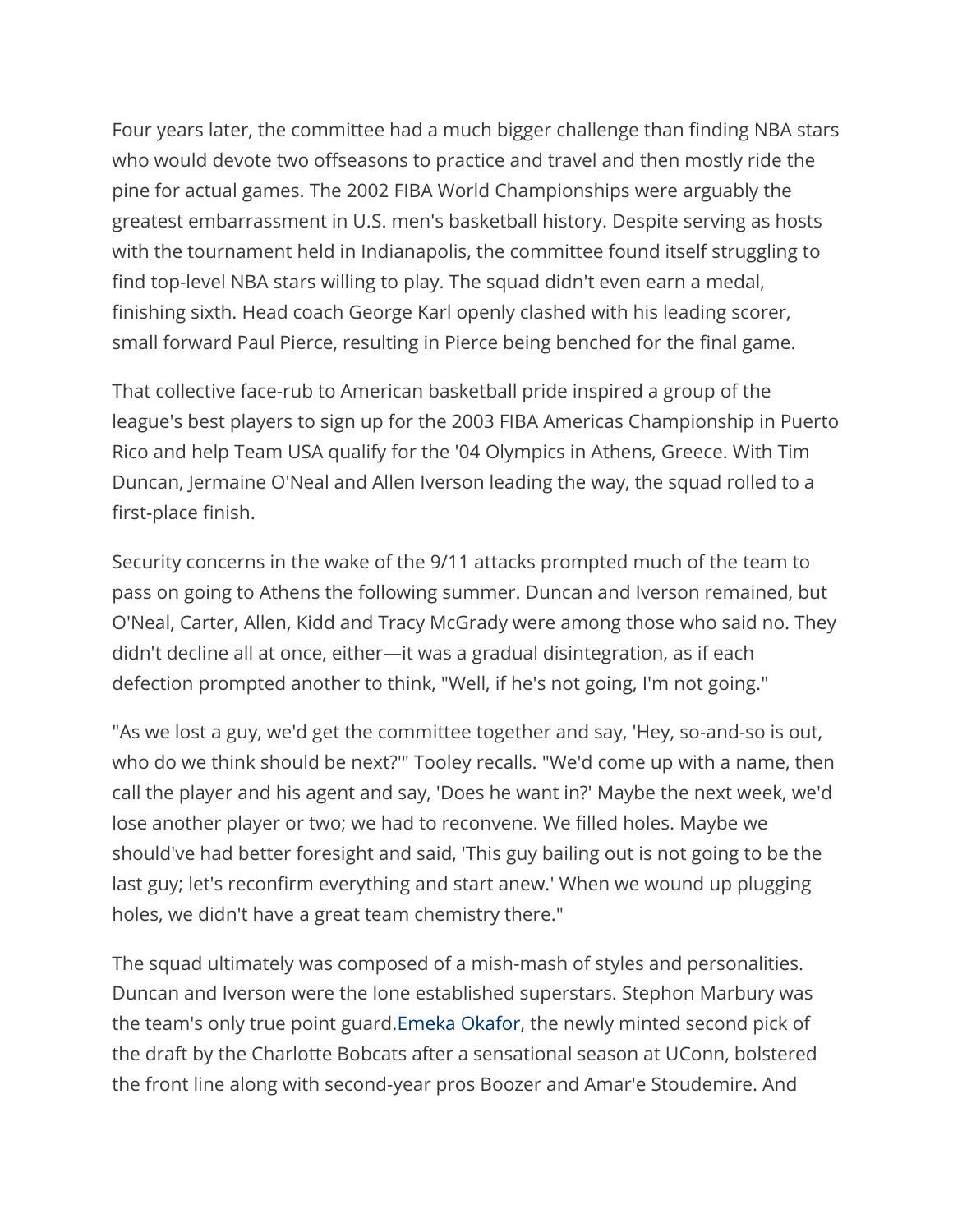then there was the promising threesome that had just finished its rookie season: LeBron James, Dwyane Wade and Carmelo Anthony.

The young roster was coached by Larry Brown, who never has tolerated young players and their mistakes all that well. And according to one Team USA source, Brown had a quiet disdain for both zones and three-point shooting, staples of the international game. The U.S. squad lost three games and finished with the bronze.

"I have an incredible amount of respect for Larry Brown," Boozer says. "He wasn't communicating to us young guys—'You're young, you're not going to play that much'—but that was OK."



Larry Brown and some his young stars on the 2004 U.S. national team struggled to find a harmonious rhythm on or off the court.

It wasn't OK with Melo that Brown communicated through the media, telling reporters that Anthony was separating himself from the group, a public revelation that caught Anthony by surprise after meeting with Brown to clear the air privately.

Anthony played 47 total minutes in seven games. Stoudemire (57) and James (91) didn't play much more.

Okafor played a grand total of 14 minutes in two games, but that didn't surprise him. He was in a New York hotel room days before the 2004 NBA draft, being fitted for his draft-night suit, when he received the call. No one ever told him he'd be the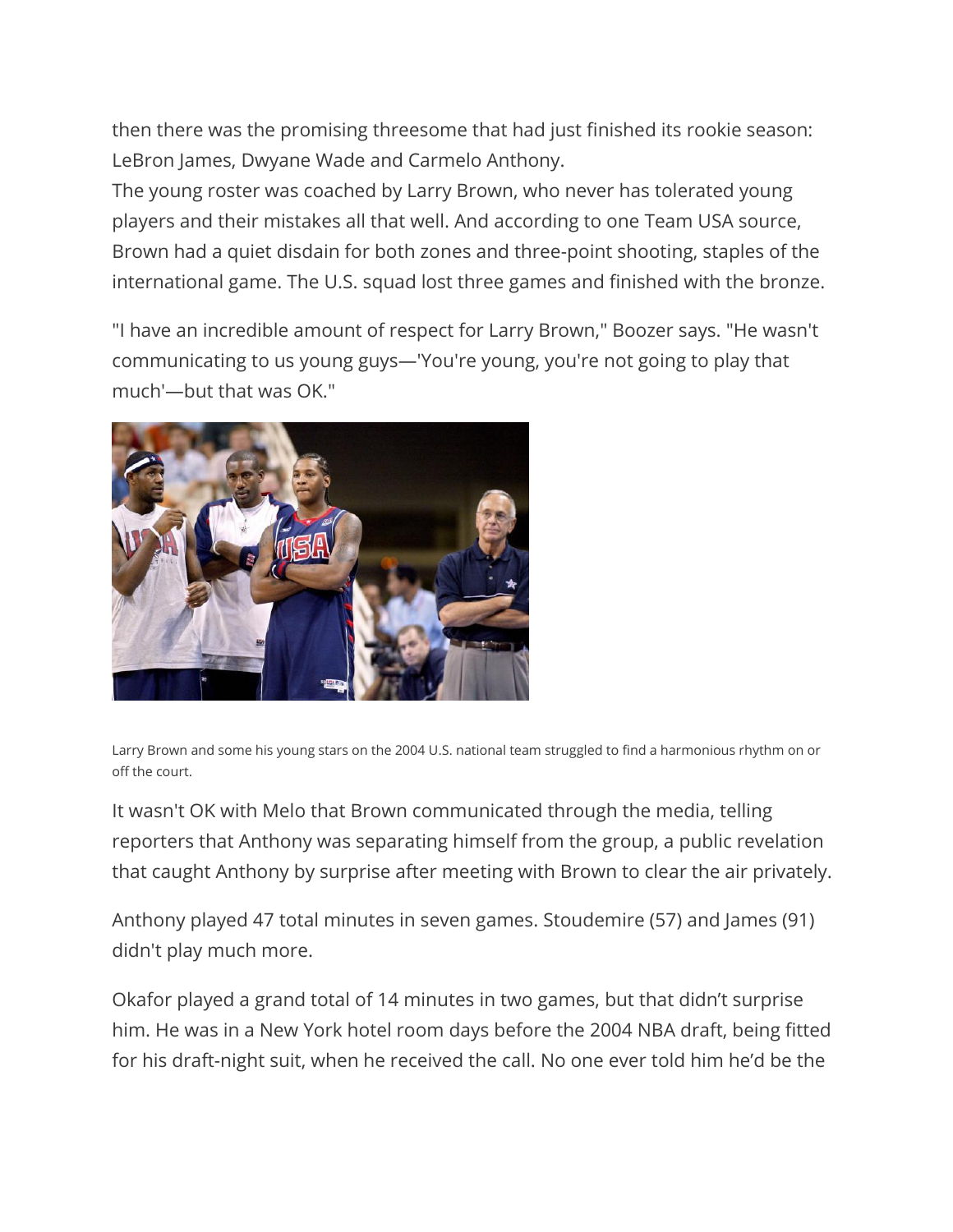12th man, and he couldn't recall ever coming off the bench before on any team, but he prepared to do just that.

"I was a college guy; there were 12 people on the team and there are only so many minutes to go around," he says. "If I don't play, no hard feelings, I'm the youngest guy on the totem pole. My mindset from the get-go was: You just got drafted, you're about to go into the NBA, what a great time to be around some guys who have had success in the league. I'm going to have a great learning experience and I'm going to get a gold medal out of it. That was my mindset.

"I'm not going to feel a certain way about not playing. I am going to feel a certain way about not winning."

Reminded of that 2004 experience and asked what he might've learned from it, Anthony practically winces. "Just enjoy it," he says unconvincingly. "Enjoy the moment."

It was a situation Anthony never should have been in, believes Colangelo, who became the executive director of the Team USA basketball program shortly after the '04 debacle.

"The system that was in place as to how players were selected offered four positions to four guys who hadn't earned it," Colangelo says. "It was LeBron, Carmelo, Wade and Stoudemire. They hadn't paid their dues, but they were young stars, and it was kind of a promotion play: Let's create and develop a following or a branding for four young guys. Well, because of what transpired, that led to a total change when I took over. And one of the first things I asked for was total autonomy when it came to picking players and coaches."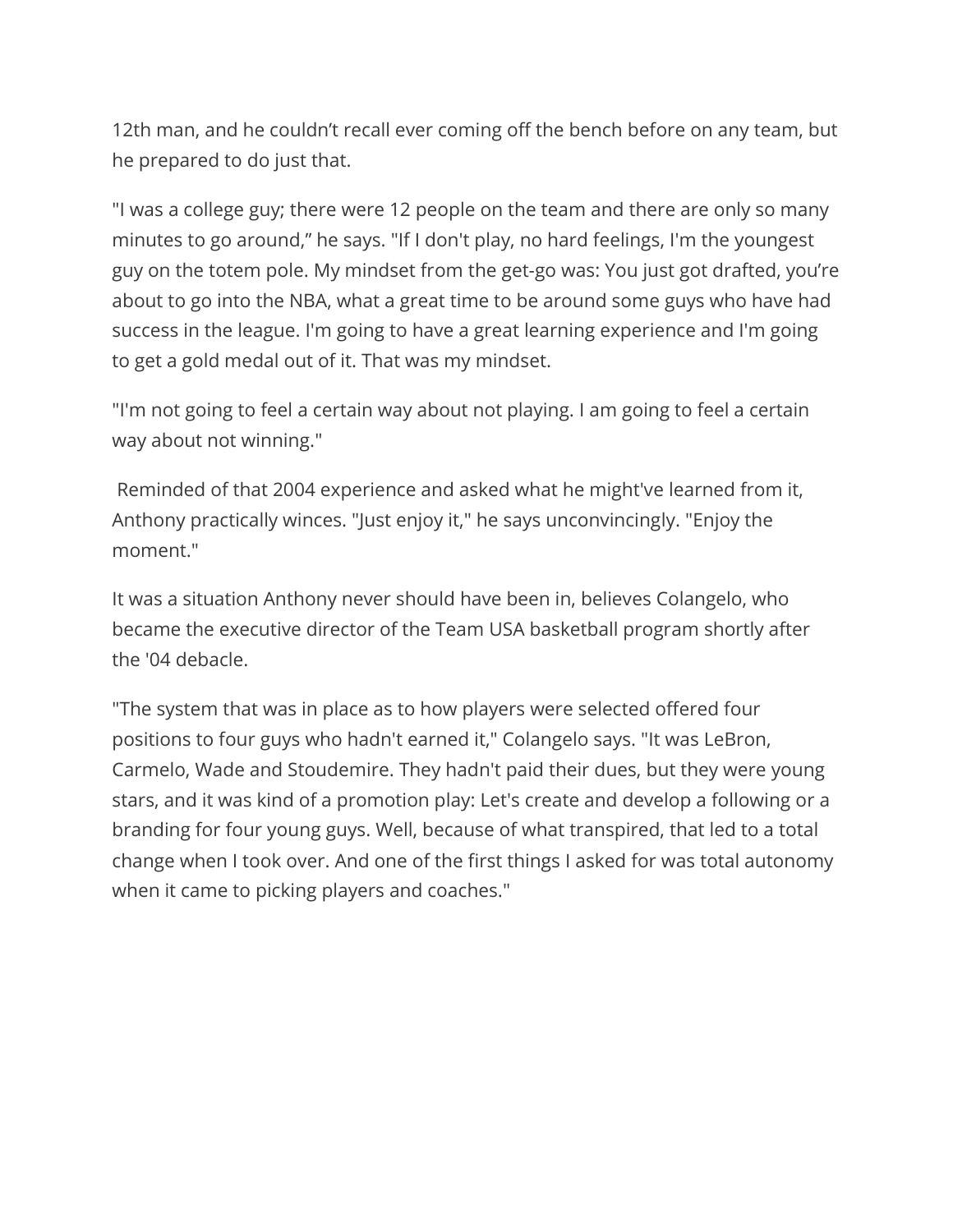

After the United States finished with a bronze medal in Athens in 2004, Jerry Colangelo assumed control of the U.S. national team and quickly tapped Mike Krzyzewski to be the program's coach.

Colangelo invited the head coach of every Olympic team and nearly 20 national team players—Jerry West and Jordan among them—to offer suggestions on what was wrong with the program and how they could make it better. More than anything, though, he relied on his experience as general manager of the Phoenix Suns, where he won four Executive of the Year awards, to build the roster. No more making the team simply out of the best talent who would say yes.

"The result of our thinking was that we weren't selecting an All-Star team; we were selecting a team," Colangelo says. "We wanted role players. We wanted people who had a specific job and role off the bench, and that's how we started."

He also made sure that the players were aware going in what their roles would be. That, along with the benefit of an extended training camp, allowed players who weren't sold on that role to bow out gracefully, an opportunity players such as Chauncey Billups and Rajon Rondo have exercised.

That, in turn, made it infinitely easier on the 12th men. Boozer played less in '08 than in '04, but he was prepared for it. And while he might not have resented Brown not saying how he planned to use him, he appreciated that Duke's Mike Krzyzewski, the head coach since 2008 (and Boozer's college coach), did.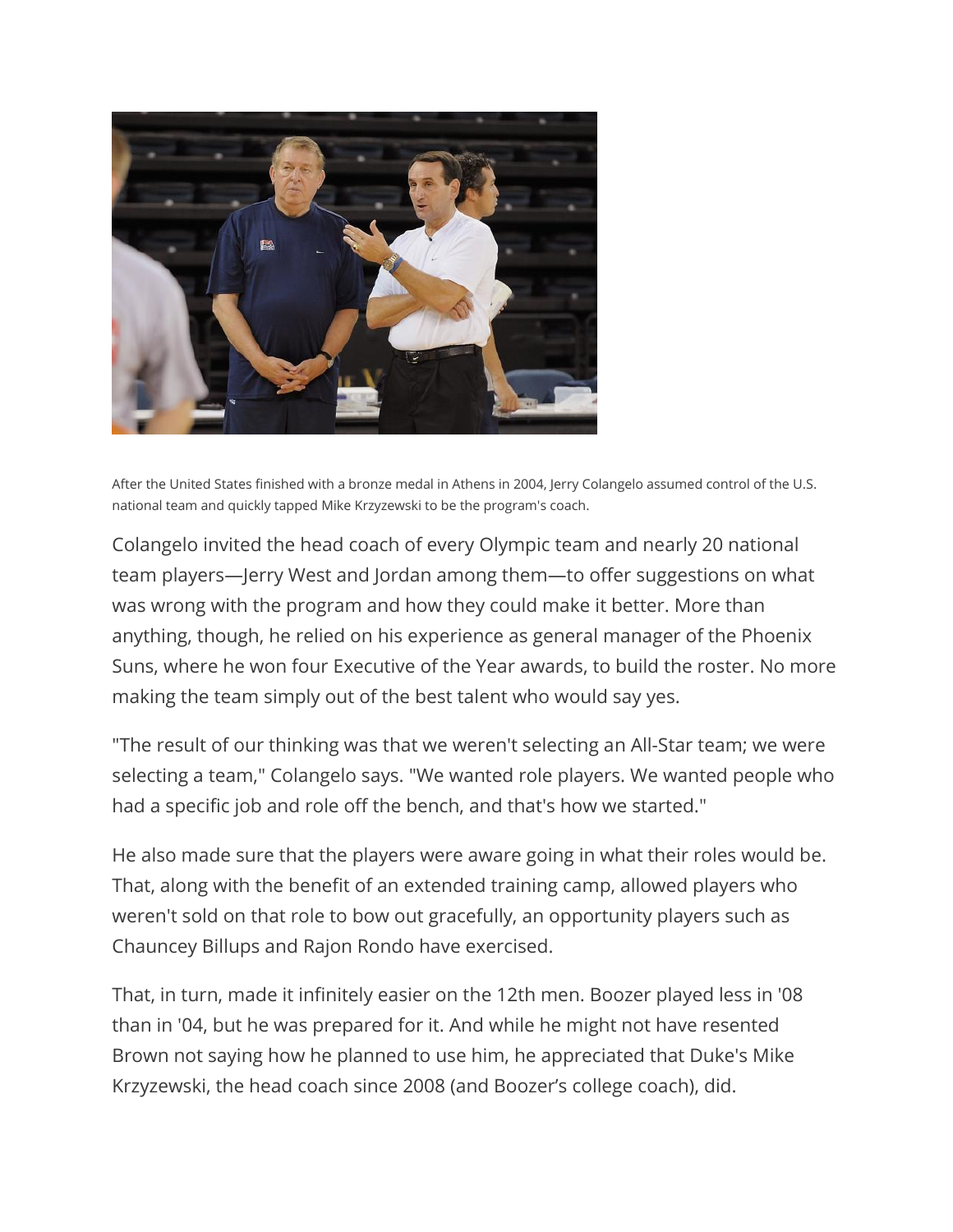"I didn't know what my role was going to be until we got to Beijing for the Olympics and Coach K sat down with all of us," Boozer says. "It was me, Michael Redd, Tayshaun Prince—J-Kidd started but didn't play a lot—so it was four of us who didn't get a lot of minutes. But it was OK because we'd go hard at practice to make guys better. The great thing about Coach K is he talked to us about it. He said, 'Look, I'm going to play these eight guys, and when I need you, I need you to be ready.' For me, that was great professionalism by him. Because of who Coach K is and the team that we had, you don't have to do that. You can just coach your team the way that you want to coach them. But he actually talked to us about it and was like, 'There is going to come a time, possibly, in the tournament, where I'm going to need you guys. Maybe someone gets in foul trouble, maybe someone gets injured, maybe we have a matchup situation that you can take advantage of, whatever the case may be.' I was totally OK with that."

Knowing his playing time might be limited allowed Boozer to focus on the rest of the Olympic experience.



Told he was likely to play off the bench for the U.S. in 2008, Carlos Boozer said he was free not to worry about playing time and focused on enjoying the Olympic experience, which included a gold medal for the team.

"Once I moved my ego out of the way and just accepted my role and that this is for Team USA, this is to win the gold, I enjoyed the whole process," Boozer recalls.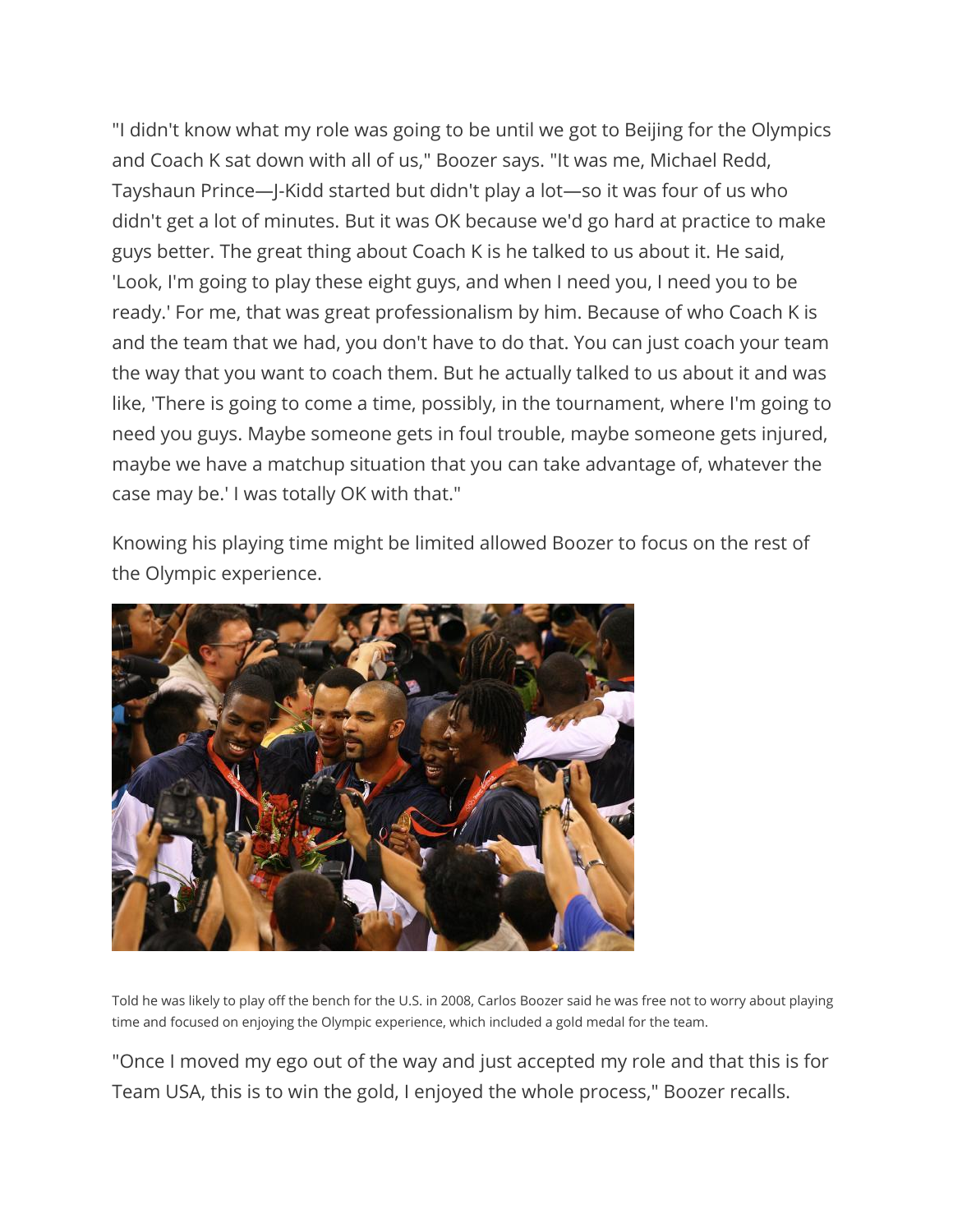"From the opening ceremony to practices to watching Michael Phelps win eight gold medals, watching our track team, watching the girls' team. There were so many aspects of the Olympics outside of our world of trying to redeem ourselves that made the experience so amazing and so rewarding. My dad got to watch the whole process; my dad, who put the ball in my hand when I was four. It was awesome on so many levels."

Colangelo has since had to deal with some of the same circumstances that the committee did. In 2012, Blake Griffin was a late scratch from the team after injuring his knee in training camp. Anthony Davis, the first pick of the draft but without a minute of NBA experience, was awarded Griffin's spot—but only after considerable investigation into how Davis would handle it.

"Our reaction was, 'Let's take a young Anthony Davis and groom him,' and that's what happened at the last minute," Colangelo says. "I may have the final say, but there's a collective collaboration by our staff when it comes to decisions. We talked it through; we looked at other candidates. As far as Anthony was concerned, we had discussions with Monty Williams, his coach then at New Orleans. We talked to John Calipari, his coach at Kentucky, and we were told that he would jump at the opportunity. So when I called him, he said he'd be on the next plane. He did, and that was really a terrific experience for him."

It's not yet clear who will end up at the end of the bench this summer in Rio. Colangelo and Krzyzewski have again had to wade through a host of issues—from stars (LeBron) declining to play to others citing injury (Steph Curry) to personal health concerns at the venue (the Zika virus and security issues)—resulting in a less-than-robust pool of talent from which to choose. In talking about his squad's strengths, Coach K sounds similar to Tomjanovich in 2000: relying on depth and versatility rather than pure star power to get the job done.

"When Coach K re-upped after '08 and he wasn't sure about doing the whole thing over again, I said, 'Well, one thing is for sure: It won't be the same,'" Colangelo recalls. "It never is. Things change. People change. We've evolved with the times."